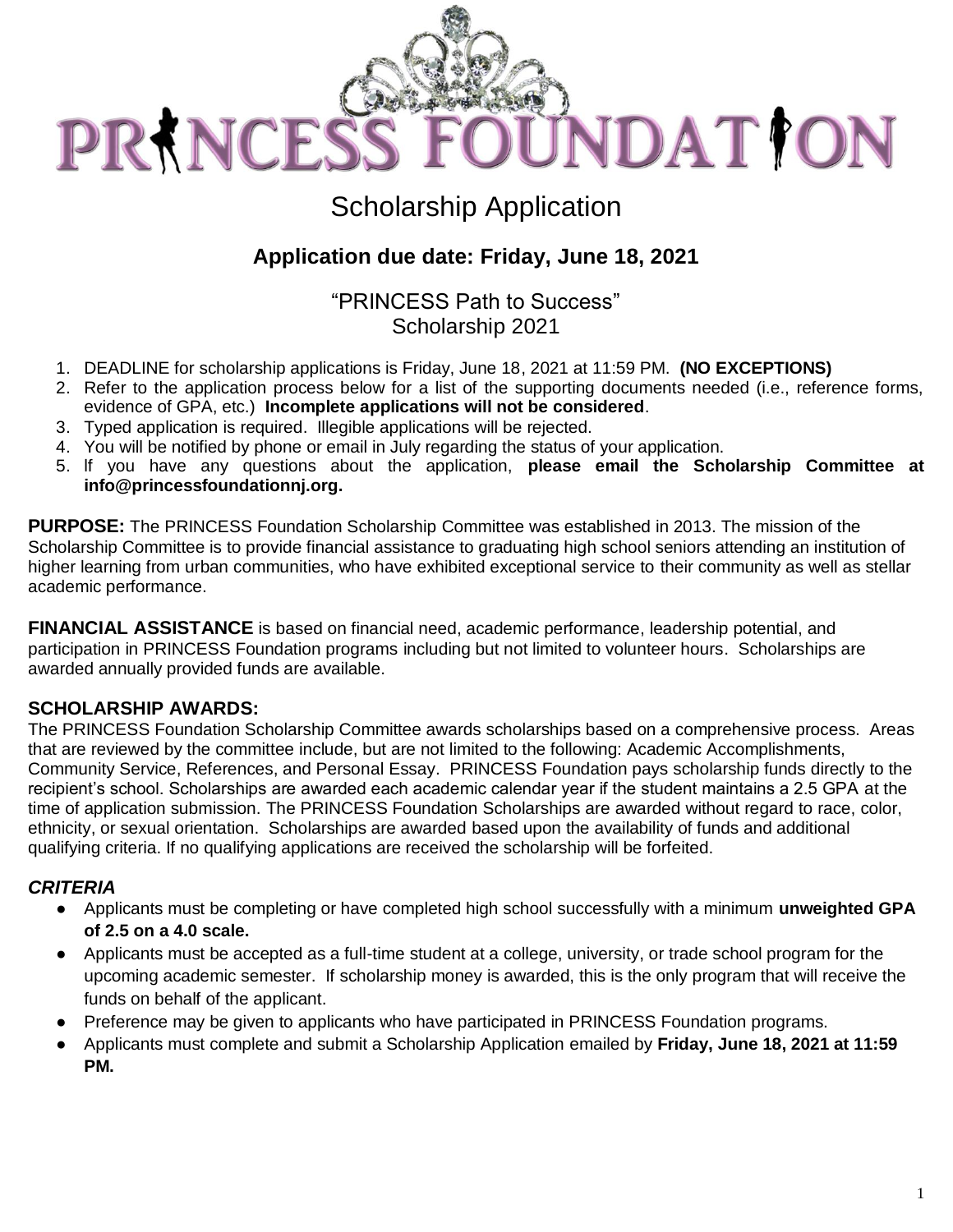

### **TIMEI INF**

- Applications must be completed and emailed by June 18 2021 at 11:59 PM.  $\bullet$
- Applicants are notified if awarded a scholarship by July 30, 2021.  $\bullet$

### **Application Process**

#### **SCHOLARSHIP APPLICANTS MUST PROVIDE IN ONE Email:**

- Completed application form.
- Official high school transcript emailed from the institution.
- Two academic references from a quidance counselor and teacher.
- A letter reference from an employer or other community member. (NON-RELATIVE)
- Proof of acceptance at an academic, vocational or technical school for post-secondary studies.  $\bullet$
- Short Biography  $\bullet$
- Resume
- Essay on a topic provided by the scholarship committee: (Share an essay on any topic of your choice. Minimum 500 words)

#### **SCHOLARSHIP AWARDS**

- Award notification will be given by July 30, 2021.
- Applicants must provide the correct mailing address of their institution, student identification (ID)number and the department where their scholarship check is to be received.

**Deadline** for the application is June 18, 2021 at 11:59 PM. Applications received after this date will not be considered.

#### Please email to:

#### "PRINCESS Path to Success" **Scholarship Program**

info@princessfoundationnj.org

#### **Subject Must Include Name of Applicant**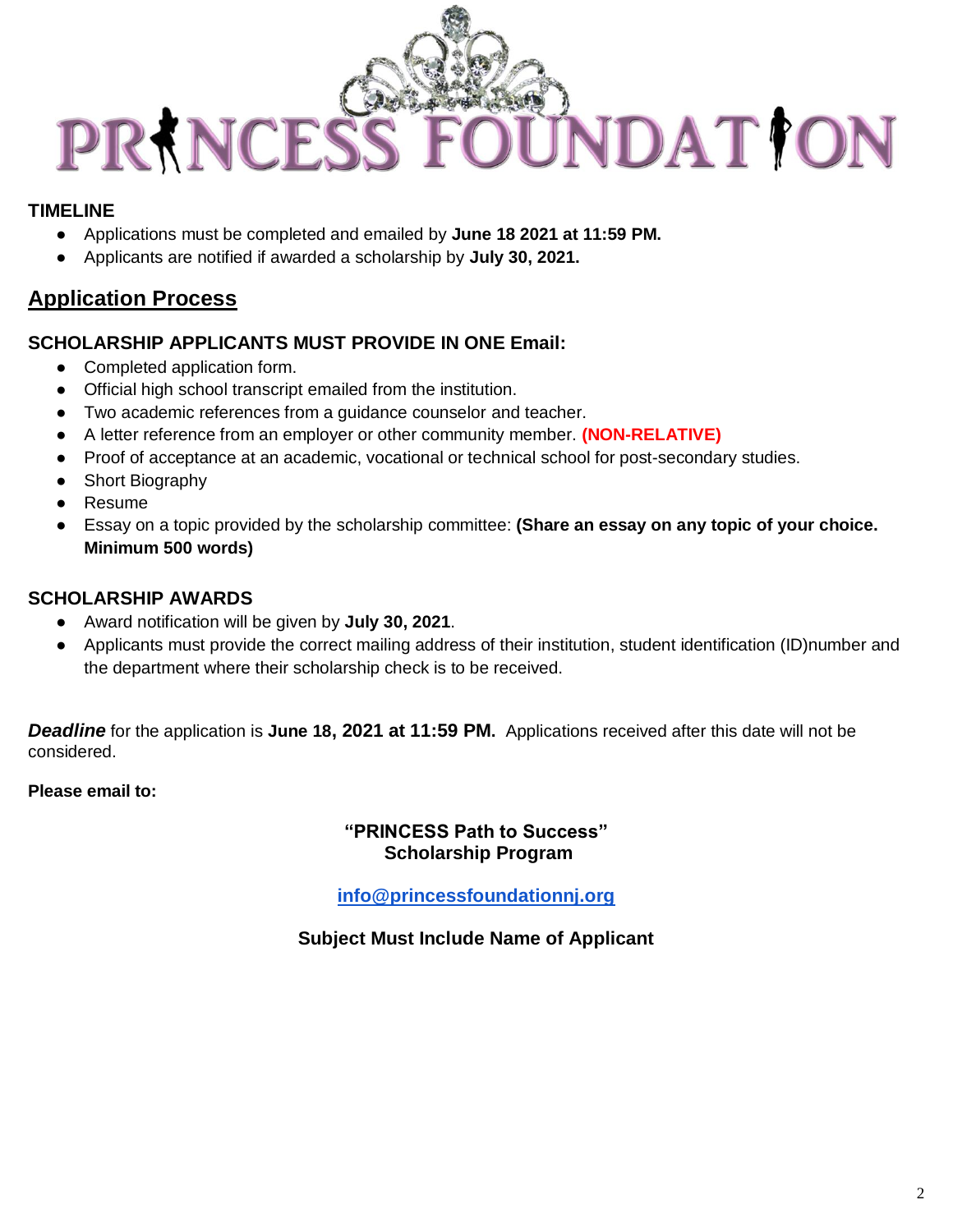

Application 2021 -must be filled out by applicant.

| Please type on a separate sheet or type your answers below. If application is illegible it will NOT be accepted. |                                                                                                                                                                                                                                                                                  |                          |                                                                                                                |                                 |  |  |
|------------------------------------------------------------------------------------------------------------------|----------------------------------------------------------------------------------------------------------------------------------------------------------------------------------------------------------------------------------------------------------------------------------|--------------------------|----------------------------------------------------------------------------------------------------------------|---------------------------------|--|--|
| $\mathbf{1}$                                                                                                     | Last Name:                                                                                                                                                                                                                                                                       | First Name:              |                                                                                                                |                                 |  |  |
| $\overline{2}$                                                                                                   | <b>Mailing Address:</b><br>Street: www.astronomia.com/www.astronomia.com/www.astronomia.com/www.astronomia.com/www.astronomia.com/www.astronomia.com/www.astronomia.com/www.astronomia.com/www.astronomia.com/www.astronomia.com/www.astronomia.com/www.a<br>City: 2008.000 2012 | State: <u>__________</u> | ZIP: Andrea Maria Maria Maria Maria Maria Maria Maria Maria Maria Maria Maria Maria Maria Maria Maria Maria Ma |                                 |  |  |
| 3                                                                                                                | Daytime Telephone Number: ()<br>Email address: Maria Contractor Contractor Contractor Contractor Contractor Contractor Contractor Contractor Contractor Contractor Contractor Contractor Contractor Contractor Contractor Contractor Contractor Contractor Con                   |                          |                                                                                                                |                                 |  |  |
| $\overline{4}$                                                                                                   | <b>Current High School:</b>                                                                                                                                                                                                                                                      |                          |                                                                                                                | Number of years<br>attended HS: |  |  |
| 5                                                                                                                | Address/Phone                                                                                                                                                                                                                                                                    |                          |                                                                                                                |                                 |  |  |
| 6                                                                                                                | Grade Point Average (GPA): ____________ (On a 4.0 scale)<br>Attach proof of GPA; your most recent official school transcript required.                                                                                                                                           |                          |                                                                                                                |                                 |  |  |
|                                                                                                                  | Name & address of parent(s) or legal guardian(s):<br>Name (s)                                                                                                                                                                                                                    |                          |                                                                                                                |                                 |  |  |
| $\overline{7}$                                                                                                   | ZIP:______________                                                                                                                                                                                                                                                               |                          |                                                                                                                |                                 |  |  |
|                                                                                                                  |                                                                                                                                                                                                                                                                                  |                          |                                                                                                                |                                 |  |  |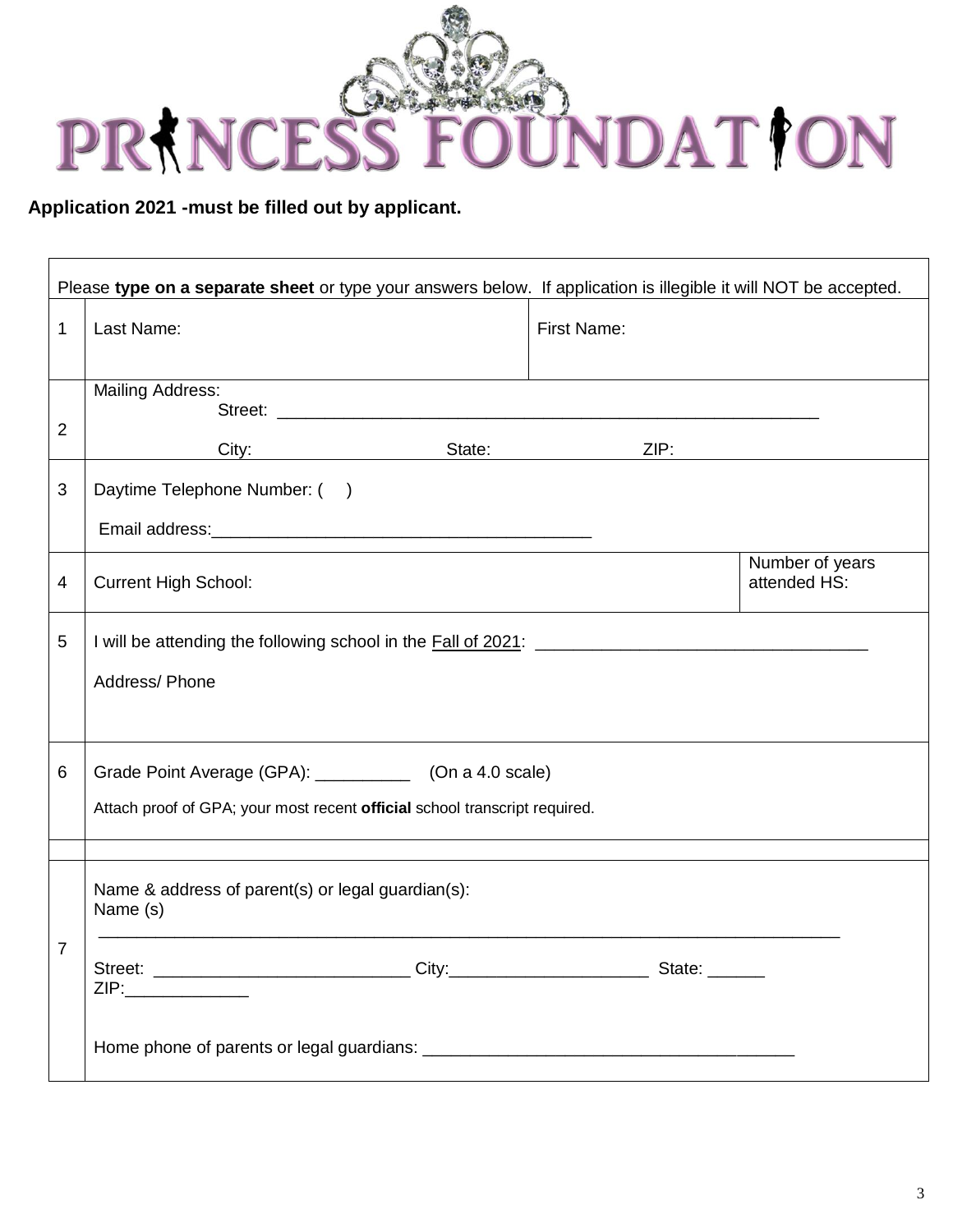

Please list the following information TYPED on a separate sheet if needed.  $\overline{\phantom{0}}$ 

| 8  | SCHOOL EXTRA-CURRICULAR ACTIVITIES: Please list school extra-curricular activities in which you<br>have participated. Note leadership roles and dates.                                                                           |
|----|----------------------------------------------------------------------------------------------------------------------------------------------------------------------------------------------------------------------------------|
| 9  | AREA OF STUDY: What do you plan to major in and explain the importance of (your major) today.                                                                                                                                    |
| 10 | ORGANIZATIONS: Please list community organizations (outside of school) such as service, volunteer and<br>religious organizations in which you are now active or have previously been active. Note leadership roles<br>and dates. |
| 11 | RECOGNITIONS: Please list important awards and recognitions received. Note organizations presenting<br>honor and date.                                                                                                           |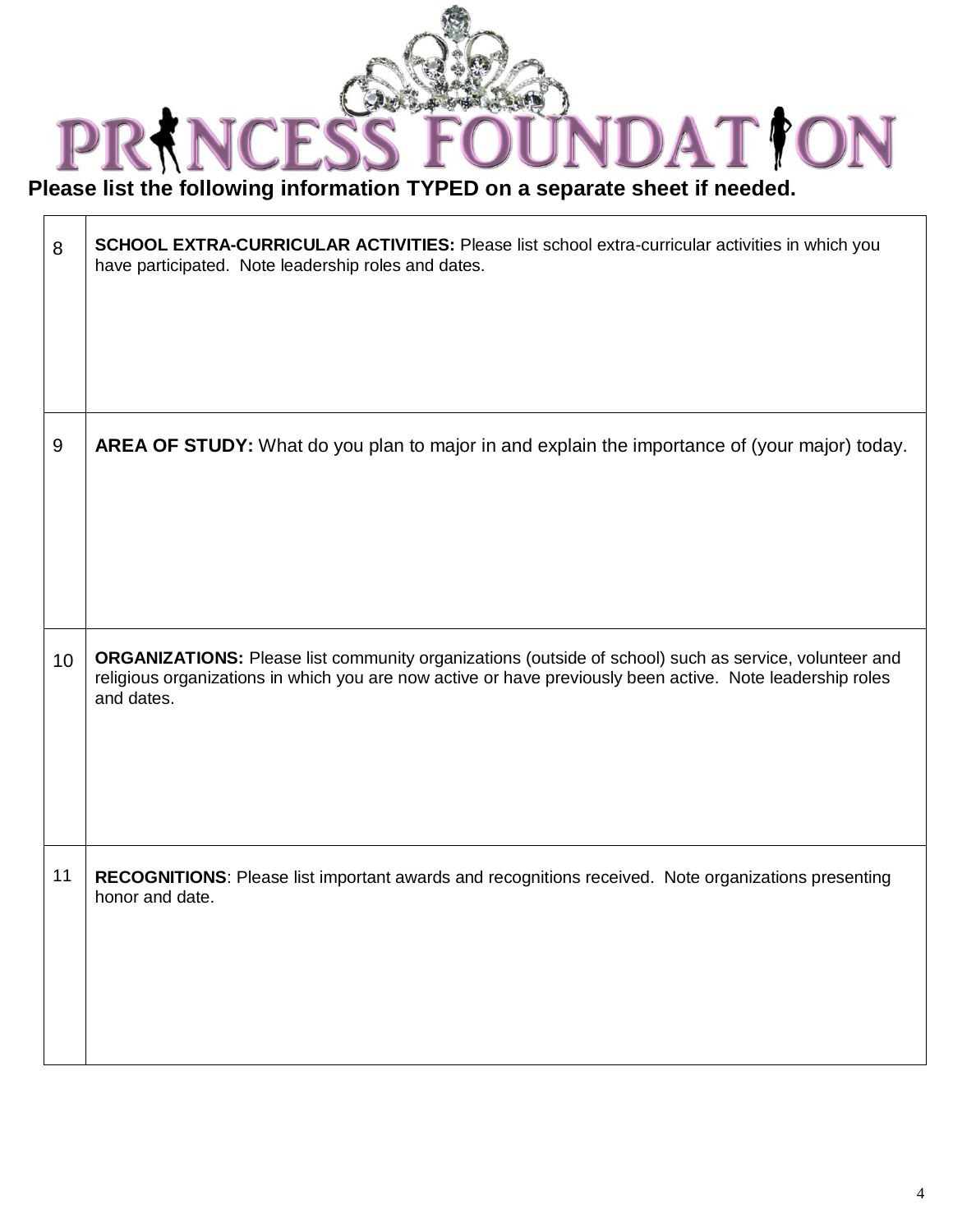| <b>JUNDAT YON</b><br>CES!<br>PRIN |                                                                                                                                                                                                                                                                                                              |           |                                                                                                                                                             |  |  |  |  |
|-----------------------------------|--------------------------------------------------------------------------------------------------------------------------------------------------------------------------------------------------------------------------------------------------------------------------------------------------------------|-----------|-------------------------------------------------------------------------------------------------------------------------------------------------------------|--|--|--|--|
| 12                                | <b>CAREER PLANS:</b> Briefly describe your long- and short-term goals. How will your area(s) of study<br>contribute to your immediate or long-range career plans? (Please type on additional paper if needed)                                                                                                |           |                                                                                                                                                             |  |  |  |  |
|                                   |                                                                                                                                                                                                                                                                                                              |           |                                                                                                                                                             |  |  |  |  |
|                                   |                                                                                                                                                                                                                                                                                                              |           |                                                                                                                                                             |  |  |  |  |
| 13                                | A. The following items must be attached to this application in order for the application to qualify to be<br>reviewed by the scholarship committee. LISTED UNDER APPLICATION PROCESS<br>B. Your application will be returned to you if these items are not attached to this application. (No<br>exceptions.) |           |                                                                                                                                                             |  |  |  |  |
|                                   |                                                                                                                                                                                                                                                                                                              |           | C. Circle "YES" or "NO" to be sure you have attached each item as required.                                                                                 |  |  |  |  |
|                                   | <b>YES</b>                                                                                                                                                                                                                                                                                                   | <b>NO</b> | Three (3) reference forms. (Non-Relative) Your references should be e-mailed to the<br>PRINCESS Foundation marked attention Scholarship Committee.          |  |  |  |  |
|                                   | <b>YES</b>                                                                                                                                                                                                                                                                                                   | <b>NO</b> | <b>Proof of college acceptance or current student enrollment.</b> A letter of college acceptance<br>or program acceptance is required for receipt of funds. |  |  |  |  |
|                                   | <b>YES</b>                                                                                                                                                                                                                                                                                                   | <b>NO</b> | Most recent official high school transcript. Photocopies of your transcript are not<br>acceptable and must be emailed directly from your institution.       |  |  |  |  |
|                                   | <b>YES</b>                                                                                                                                                                                                                                                                                                   | <b>NO</b> | Resume                                                                                                                                                      |  |  |  |  |
|                                   | <b>YES</b>                                                                                                                                                                                                                                                                                                   | <b>NO</b> | Short Biography                                                                                                                                             |  |  |  |  |
|                                   | <b>YES</b>                                                                                                                                                                                                                                                                                                   | <b>NO</b> | Completed Essay provided by Scholarship Committee: (Share an essay on any topic of your<br>choice. Minimum 500 words)                                       |  |  |  |  |
|                                   | <b>YES</b>                                                                                                                                                                                                                                                                                                   | <b>NO</b> | <b>Answers to questions 1-12</b>                                                                                                                            |  |  |  |  |

 $\sim$